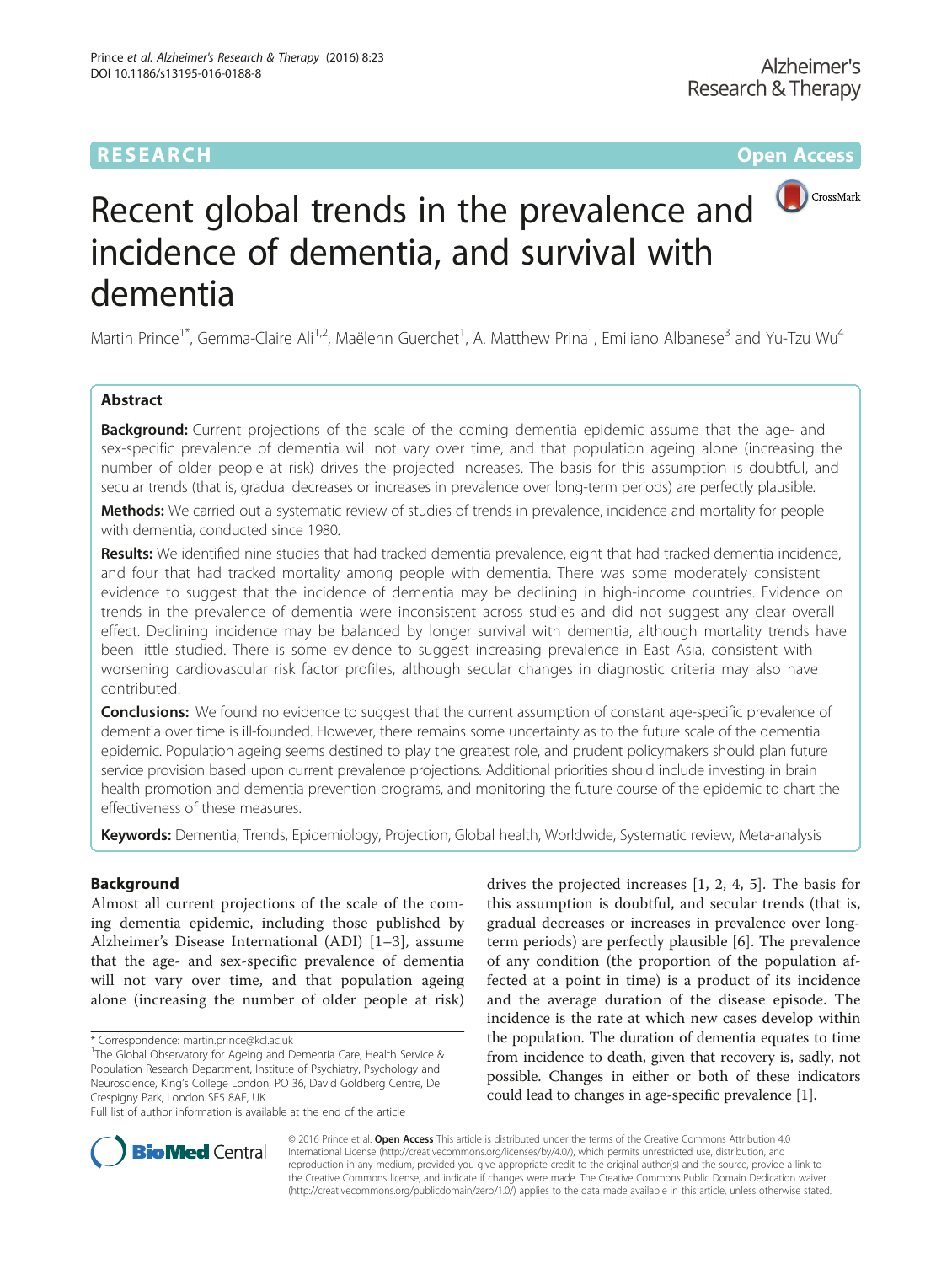It should be noted that trends in the two indicators may not move in the same direction; for example, reductions in incidence might be accompanied by increases in duration of survival with dementia, or vice versa, the one effect tending to cancel out the other in terms of their overall impact on prevalence. Secular trends may vary among world regions, and among different population subgroups within one country. Experience with changing rates of cardiovascular disease, obesity, diabetes and cancer shows this clearly. Geographic or year of birth variations in adult disease occurrence can be explained by differential exposure during different epochs in life, since as early as conception. Hence, the considerable variability in secular trends for these chronic diseases reflects different degrees of progress in improving public health and access to healthcare, and in strengthening health systems and services to better detect, treat and control these conditions.

A decline in age-specific incidence of dementia, at least in high-income countries, is theoretically possible, driven by changes in exposure to suspected developmental, lifestyle and cardiovascular risk factors for dementia [\[6](#page-11-0)]. The 2014 World Alzheimer Report focused upon dementia risk reduction, examining the evidence base for modifiable risk factors for dementia [[7\]](#page-11-0). The strongest evidence for possible causal associations with dementia was for low education in early life, hypertension in midlife, and smoking and diabetes across the life course. In a recent modelling exercise, it was estimated that a 10 % reduction in these and other key risk exposures would lead to an 8.3 % reduction in the prevalence of dementia through 2050, with a 15.3 % reduction in dementia prevalence anticipated in response to a 20 % reduction in exposure prevalence [[8](#page-11-0)]. In most world regions, each generation is better educated than the one before. Although trends differ between countries, sexes, age groups and time periods, there has been a general trend in many high-income countries towards less smoking, falling total cholesterol and blood pressure levels, and increasing physical activity [\[9](#page-11-0)]. On the other hand, the prevalence of obesity and diabetes has been increasing in most developed countries. The picture in many low- and middle-income countries is quite different: The trends in cardiovascular health among older people are in an adverse direction [\[9](#page-11-0)], with a pattern of increasing stroke [\[10\]](#page-11-0) and ischaemic heart disease morbidity and mortality [[11](#page-11-0)–[13\]](#page-11-0), linked to an epidemic of obesity and increasing blood pressure levels [\[14\]](#page-11-0). After a lag period, to the extent that these factors are genuinely causally associated with dementia, one would expect to see corresponding reductions (or increases) in the incidence of dementia.

Secular trends in survival with dementia are difficult to measure. Because dementia has a long and highly variable latency period, estimates from clinical services are confounded by time of diagnosis. If diagnosis is being made at an earlier stage in the disease process, then duration of dementia may appear to be increasing, whereas this may signify only that people with dementia are in contact with services for a higher proportion of the overall disease duration. Trends in cause of death on death certificates provide information on secular changes in the attribution of dementia as a cause of death, but not on the all-cause mortality rate among people with dementia [[15\]](#page-11-0). A proper understanding of trends in survival with dementia will come only from monitoring all-cause mortality rates of those with and without the disease, and the ratio between them (standardised mortality ratio, or hazard ratio) over time. Mortality rates among older people continue to fall in all world regions, and for all age groups, accounting for impressive gains in life expectancy from age 60 years [[16\]](#page-11-0). This is now one of the main drivers of population ageing, particularly but not exclusively in higher-income countries. Whether these overall trends for declining mortality apply equally to people living with dementia is not known. Mortality rates among older people are much higher for those living with dementia. In the 10/66 Dementia Research Group studies in Latin America, India and China, after controlling for age and sex, in a Cox proportional hazards regression, hazard of death was 1.56 to 5.69 times higher in those with dementia (meta-analysed HR 2.80, 95 % CI 2.48–3.15) [[17](#page-11-0)]. Effect sizes from studies in countries with low or middle incomes (for example, HR 2.83 [95 % CI 1.10–7.27] in Nigeria [[18](#page-11-0)] and HR 5.16 [95 % CI 3.74– 7.12] in Brazil [\[19\]](#page-11-0)) have tended to be slightly higher than those indicated by a meta-analysis of studies principally from countries with high incomes (relative risk 2.63, 95 % CI 2.17–3.21) [[20](#page-11-0)]. If age-standardised mortality rates among people with dementia decline at the same rate as for those without dementia (that is, the adjusted mortality ratio remains constant over time), survival with dementia, and hence disease duration, will increase progressively.

Finally, it should be noted that one of the indications of successful dementia risk reduction may be that the incidence of dementia is deferred to older ages. Thus, the average age of onset may increase over time. Under these circumstances, age-specific or age-standardised mortality for people with dementia may not change, but overall, for all people with dementia, mortality may be higher and survival with dementia shorter, reflecting that onset is occurring closer to the 'natural' end of life. Langa has described this phenomenon as 'the compression of cognitive morbidity' [[21\]](#page-11-0), a desirable outcome for public health and individual quality of life, resulting in longer, healthier lives, with fewer years spent in a state of reduced independence and needing care.

At the time of the 2009 World Alzheimer Report, what very few data were available from certain high-income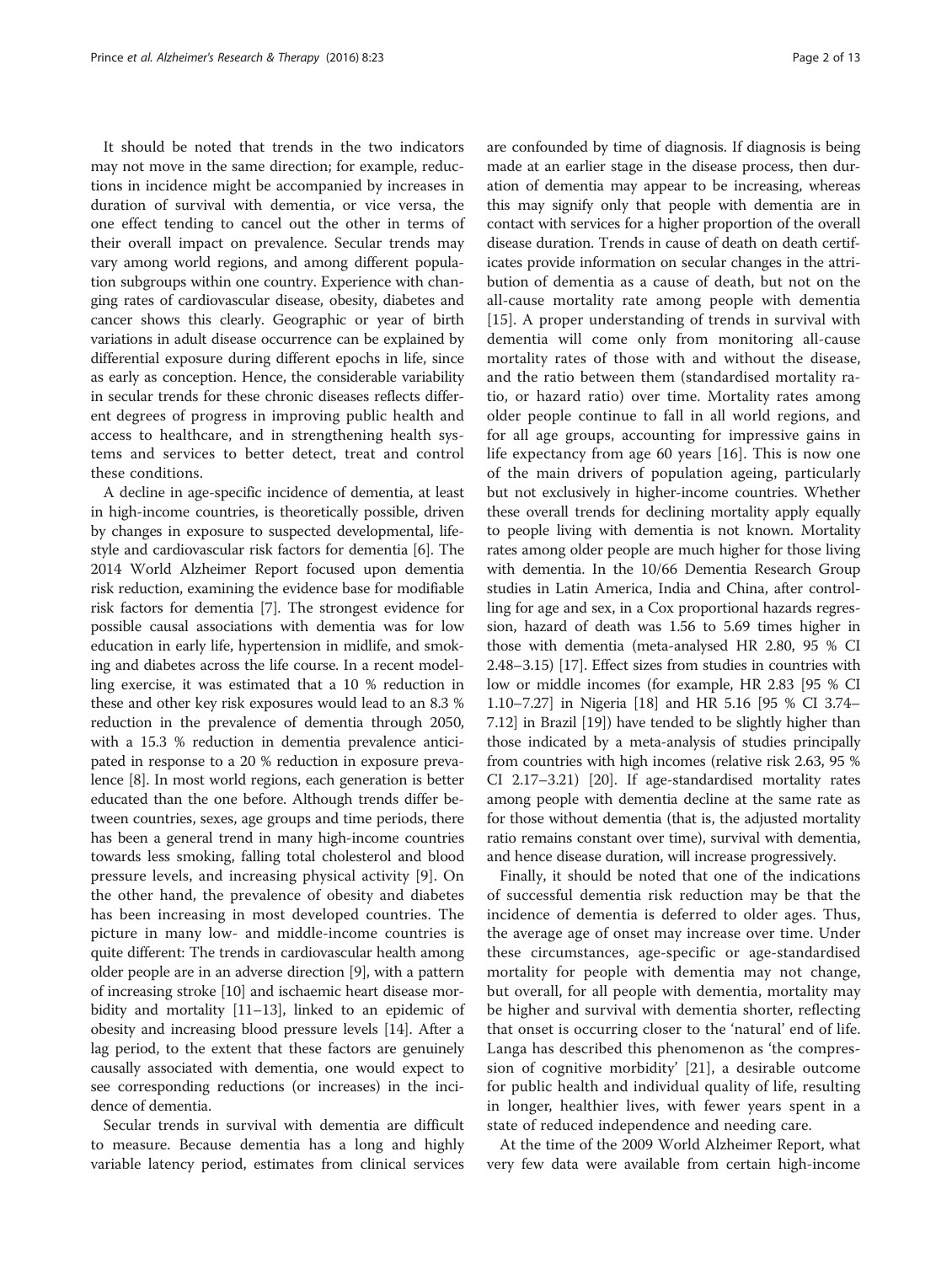countries did not suggest any clear pattern of a decline or increase over time in either the incidence or prevalence of dementia [[1](#page-11-0), [22, 23\]](#page-11-0). Our meta-analysis of European studies conducted since 1980 also did not suggest any secular trend in prevalence [\[4\]](#page-11-0). Just a few years later, and linked to a greatly increased interest in the potential for prevention of dementia by targeting modifiable risk factors [[24](#page-11-0), [25](#page-11-0)], the quality and extent of the evidence has expanded greatly, with reports from several studies of trends in dementia prevalence, incidence and/or mortality within defined populations. Such secular comparisons are conceivably more valid because identical or very similar research methodology has been applied within studies over time. Our aim in this paper is to review this evidence, together with regional meta-analyses of trends in dementia prevalence over time. A preliminary version of this review was published in the World Alzheimer Report 2015 [\[3](#page-11-0)]. The present version is substantially updated, taking account of studies published since then and other conference abstracts that have now been published as definitive peer-reviewed papers, with different, and, presumably, more appropriate results.

#### Methods

Studies of secular trends since 1980 in the prevalence or incidence of dementia or Alzheimer's disease within defined populations were identified from the systematic review of studies of dementia prevalence and incidence conducted by the Global Observatory for Ageing and Dementia Care for the World Alzheimer Reports of 2009 [[1\]](#page-11-0) and 2015 [[3](#page-11-0)], and from the World Health Organization 2012 report [\[26](#page-11-0)], as well as by hand-searching the references of those relevant studies identified. Any studies that met the sampling and ascertainment eligibility criteria for the reviews of prevalence and incidence were included in this review, with the additional inclusion criterion that methodologies within studies should have been held constant between successive prevalence or incidence waves. We did not stipulate any minimum or maximum interval between waves. We report the crude percentage reduction or increase in prevalence or incidence, and rate of change per year, together with adjusted rate ratios (or hazard or odds ratios) if provided, with adjustment for compositional factors, principally age and sex. For mortality, we conducted an additional search of the PubMed database using the search terms "(dementia or alzheim\*) AND (mortality or survival) AND trend\*".

#### Results

### Dementia prevalence

We identified nine studies that had tracked changes in dementia prevalence over time (Table [1](#page-3-0)). In one study, the Medical Research Council Cognitive function and Ageing Study (MRC CFAS) [[27](#page-11-0)], there was a statistically

significant decline in the prevalence of dementia between 1993 and 2011. This was consistent with a somewhat larger but statistically non-significant decline in the prevalence of dementia in Zaragoza, Spain [\[28\]](#page-11-0), and with a decline in the prevalence of moderate to severe cognitive impairment seen in the Health and Retirement Study (HRS) in the United States [[21](#page-11-0)]. The annual rates of relative change in prevalence were −1.7 %, −3.6 % and −3.2 % per year, respectively. Set against this, three other studies from Sweden [[29](#page-11-0), [30\]](#page-12-0) and the United States [\[31](#page-12-0)] indicated a stable prevalence of dementia, consistent with shortterm trends in German insurance claims data [[32](#page-12-0)]. In a third Swedish study of short-term trends in dementia prevalence among the oldest old, prevalence had increased by 40 % between 2001 and 2006 [[33](#page-12-0)]. In the Japanese Hisayama study, there was a non-significant 38 % relative increase in the prevalence of dementia between 1985 and 2005, with a marked increase in the proportion of cases accounted for by Alzheimer's disease [[34](#page-12-0)]. This is consistent with findings from one other Japanese study of secular trends, with a 23 % increase in the prevalence of dementia between 1980 and 2000 [\[35\]](#page-12-0). This study was excluded from this review because its ascertainment procedures did not meet the minimum quality criteria we set for our global estimates of dementia prevalence [[1\]](#page-11-0). However, although inadequate, they were held constant between the three waves of the study.

#### Dementia incidence

Nine studies had tracked dementia incidence over time (Table [2](#page-5-0)). Statistically significant reductions in the incidence of dementia were reported in two U.S. populationbased studies: one of African Americans in Indianapolis, IN [\[36\]](#page-12-0) and the other derived from the Framingham study [[37](#page-12-0)]. Dementia incidence over time was also tracked in one study done in Bordeaux, France [\[38\]](#page-12-0). The annual rates of relative change (−5.5 %, −1.6 % and −3.5 %, respectively) are broadly consistent with a non-significant −2.5 % annual rate of relative change in incidence reported in the Rotterdam study [[39](#page-12-0)]. A similar annual rate of decline in dementia incidence (−3.0 %) was reported in an analysis of German insurance claims data [\[40](#page-12-0)], but with only a 3-year interval between the midpoints of the two follow-up periods and with a possibility that trends in help-seeking or clinical diagnosis might have explained the findings. A similar study using comprehensive health information system data for the Canadian province of Ontario suggested a −0.6 % decline in standardised incidence over a 12-year period (2002–2013) [\[41](#page-12-0)]. To the extent that changes in incidence can be inferred from changes in prevalence and mortality, data from repeated surveys in Stockholm, Sweden, are also consistent with a decline in dementia incidence [\[29\]](#page-11-0). On the other hand, population-based studies conducted in Chicago, IL, USA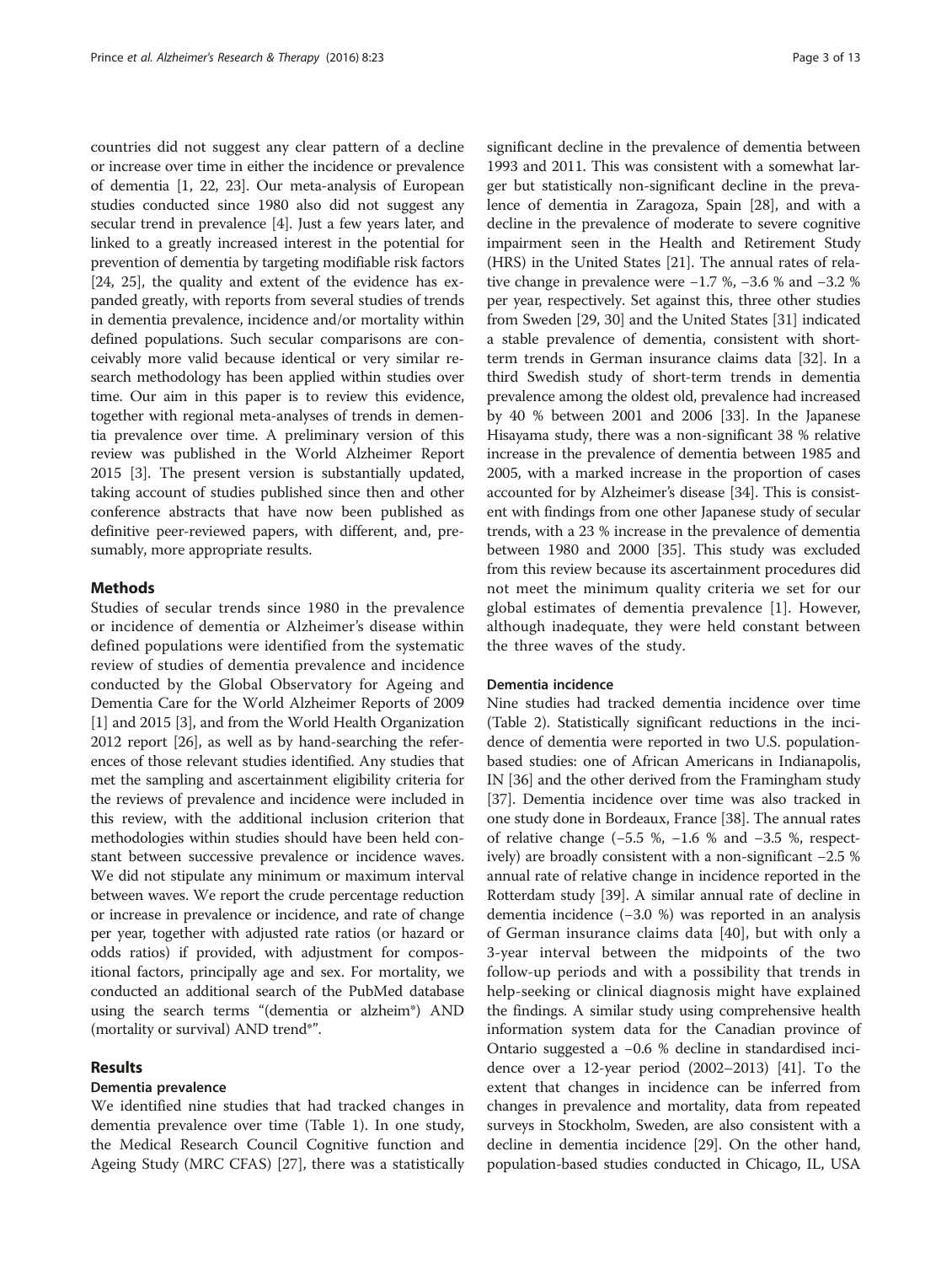| Study, setting, age range                                                                              | Outcomes                               | Relative change (%)                                                                                                                              | Period                 | Interval<br>(years)                                                                         | Relative change<br>(%) per year      | Other findings/notes                                                                                                                                                                                                                                                                                                                                                                                                                                                                                                                                                                                                                                                    |
|--------------------------------------------------------------------------------------------------------|----------------------------------------|--------------------------------------------------------------------------------------------------------------------------------------------------|------------------------|---------------------------------------------------------------------------------------------|--------------------------------------|-------------------------------------------------------------------------------------------------------------------------------------------------------------------------------------------------------------------------------------------------------------------------------------------------------------------------------------------------------------------------------------------------------------------------------------------------------------------------------------------------------------------------------------------------------------------------------------------------------------------------------------------------------------------------|
| 1. United Kingdom, MRC CFAS,<br>65 years and older [27]                                                | Dementia (GMS-<br>AGECAT)              | 30 % reduction AOR 0.7 (0.6-0.9)                                                                                                                 | 1993-2011              | 18 years                                                                                    | $-1.7%$                              | Bigger dementia prevalence reduction in older<br>age groups. Reduction in the proportion of<br>older people, and people with dementia living<br>in care homes. Increased prevalence of<br>dementia among care home residents.                                                                                                                                                                                                                                                                                                                                                                                                                                           |
| 2. Zaragoza, Spain, 65 years<br>and older [28]                                                         | Dementia (DSM-IV)                      | Non-significant 25 % reduction<br>AOR 0.75 (0.56-1.02)<br>Women AOR 1.02 (0.69-1.51)<br>Men AOR 0.40 (0.25-0.65)                                 | 1988-1995              | 7 years                                                                                     | $-3.6%$                              | Bigger (and statistically significant) dementia<br>prevalence reduction in men. No changes<br>observed in education level.                                                                                                                                                                                                                                                                                                                                                                                                                                                                                                                                              |
| 3. HRS, nationally representative,<br>United States, 70 years and older cognitive impairment<br>$[21]$ | Moderate/severe<br>(probable dementia) | 29 % reduction AOR 0.65 (0.58-0.73)                                                                                                              | 1993-2002              | 9 years                                                                                     | $-3.2%$                              | Increases in levels of education, significantly<br>fewer IADL limitations but higher rates of<br>cardiovascular risk factors and cardiovascular<br>disease, including diabetes, hypertension,<br>obesity and heart disease. Education<br>differences accounted for 43 % of the<br>prevalence difference between time points.<br>Residents of care homes were excluded from<br>the 1993 wave. The 6.2 % of 2002 respondents<br>who were residents of care homes were also<br>excluded from the comparative analysis. This<br>may have biased the comparison, if transition<br>to care homes was reserved for those with<br>more severe dementia at the later time point. |
| 4. United States, Indianapolis, IN,<br>African Americans, 65 years and<br>older [31]                   | Dementia (DSM-III-R)<br>AD             | Stable 6.8 % vs. 7.5 % (dementia<br>$p = 0.35$ ) 5.5 % vs. 6.8 % (AD $p = 0.26$ )                                                                | 1991-2002              | 11 years                                                                                    | No trend                             | Increases in levels of hypertension, diabetes<br>and stroke, but also higher levels of treatment,<br>consistent with national trends for African<br>Americans over this time period. Some<br>differences in recruitment procedures, and a<br>higher refusal rate in 2002.                                                                                                                                                                                                                                                                                                                                                                                               |
| 5. Stockholm, Sweden, 75 years<br>and older [29]                                                       | Dementia (DSM-III-R)                   | Stable 17.5 % vs. 17.9 % AOR 0.85<br>$(0.68 - 1.05)$                                                                                             | 1988-2002              | 14 years                                                                                    | No trend                             | Much higher levels of education at the second<br>time point.                                                                                                                                                                                                                                                                                                                                                                                                                                                                                                                                                                                                            |
| 6. Germany, insurance claims<br>data, 65 and older [32]                                                | Dementia (ICD-10)                      | Stable prevalence in all age groups and<br>both sexes, other than women aged<br>75-84 years AOR 0.97 (0.95-0.98)                                 | 2007-2009              | 3 years                                                                                     | $-1.2$ % (women<br>aged 75-84 years) | This study used claims data of the largest<br>public health insurance company in Germany.<br>The data contained complete inpatient and<br>outpatient diagnoses according to ICD-10.<br>For the analysis of prevalence, age-specific<br>prevalence was estimated for the years 2007,<br>2008 and 2009. Secular trends in clinical<br>diagnosis or help-seeking cannot be excluded                                                                                                                                                                                                                                                                                        |
| 7. Goteborg, Sweden, aged 70<br>and 75 years [30]                                                      | Dementia historical<br>criteria        | Stable prevalence for both age groups<br>Age 70 years M 1.7 % vs. 0.9 % F 2.2 %<br>vs. 3.7 % Age 75 years M 6.8 % vs. 6.9 %<br>F 3.8 % vs. 5.3 % | 1976-2000<br>1976-2005 | Aged 70 years Aged 70 years No trend<br>25 years<br>Aged 75 years Aged 75 years<br>30 years |                                      | Higher education level, better results on<br>cognitive tests, better socioeconomic status,<br>better treatment of vascular risk factors and<br>better general physical health in the later-born<br>cohorts                                                                                                                                                                                                                                                                                                                                                                                                                                                              |

# <span id="page-3-0"></span>Table 1 Studies estimating changes in prevalence of dementia or Alzheimer's disease over time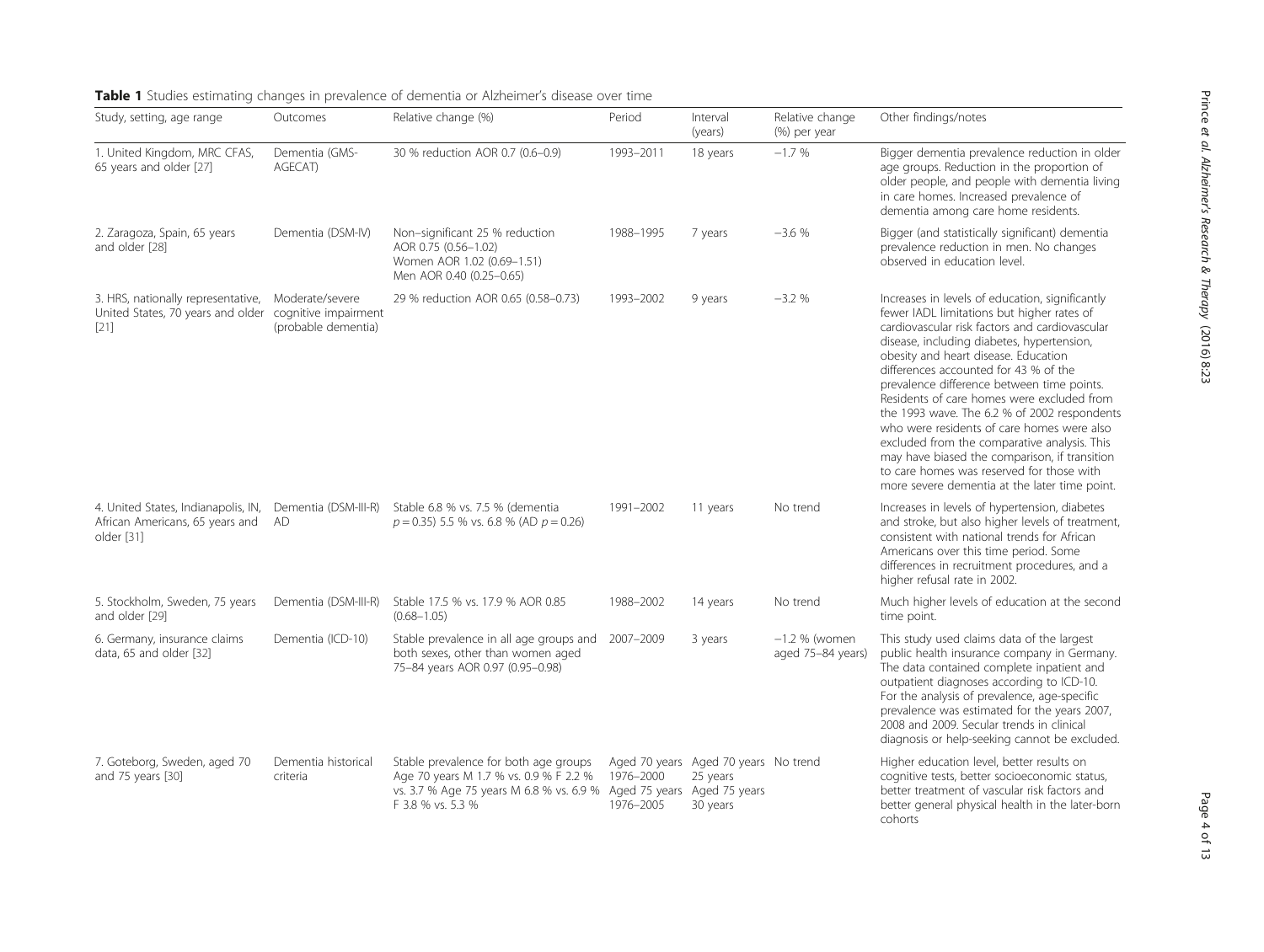| 8. Umea, Sweden, 85 years and<br>older [33]         | Dementia (DSM-IV) | 40 % increase ( $p = 0.001$ )                                                                | 2001-2006 | 5 years  | $+8.0%$        | Prevalence differences not adjusted for other<br>covariates, but age distribution was similar.<br>Increase in the prescription of antihypertensive<br>and statin drugs, cholinesterase inhibitors, and<br>more heart surgery. |
|-----------------------------------------------------|-------------------|----------------------------------------------------------------------------------------------|-----------|----------|----------------|-------------------------------------------------------------------------------------------------------------------------------------------------------------------------------------------------------------------------------|
| 9. Japan, Hisayama, aged<br>65 years and older [34] | Dementia, AD      | 38 % increase (dementia) AOR 1.34<br>(0.97-1.87) 255 % increase (AD) 3.28<br>$(1.75 - 6.14)$ | 1985-2005 | 20 years | $+12.8\%$ (AD) | +1.9 % (dementia) Ratio of AD/VaD increasing from 0.5 in<br>1985 to 1.4 in 2005.                                                                                                                                              |

AD Alzheimer's disease, AGECAT Automated Geriatric Examination for Computer Assisted Taxonomy, AOR adjusted odds ratio, DSM Diagnostic and Statistical Manual of Mental Disorders, GMS Geriatric Mental State Examination, HRS Health and Retirement Study, IADL instrumental activities of daily living, ICD International Classification of Diseases, MRC CFAS Medical Research Council Cognitive function and Ageing Study, VaD vascular dementia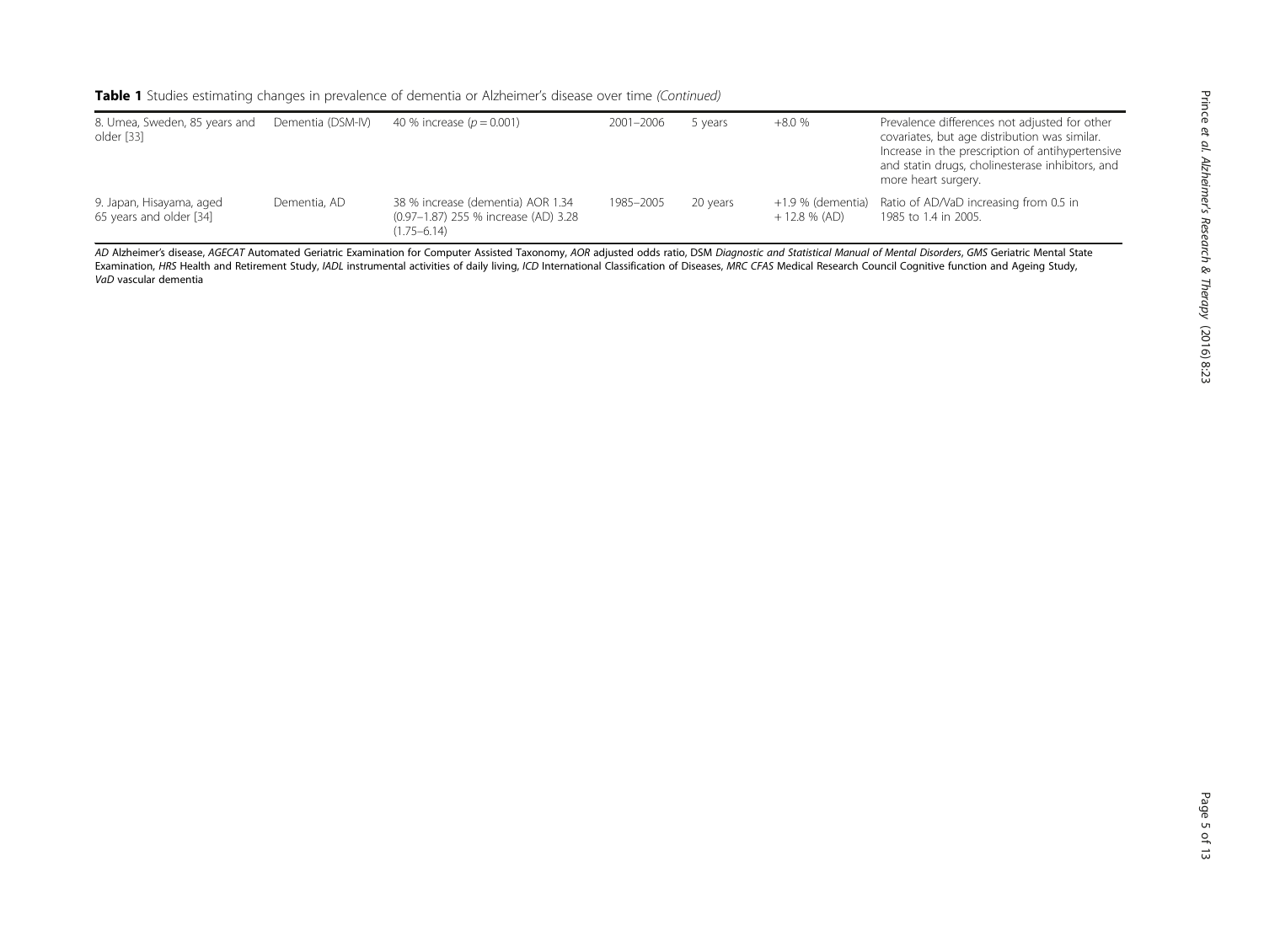| Study, setting, age range                                                  | Outcomes                                                                                                           | Relative change (%)                                                                                                                                                                                                  | Period                                                       | Interval between<br>incidence cohorts (%) per year<br>(years) | Relative change Other findings                                |                                                                                                                                                                                                                                                                                                                                                                                                                                                                                                                                                                      |
|----------------------------------------------------------------------------|--------------------------------------------------------------------------------------------------------------------|----------------------------------------------------------------------------------------------------------------------------------------------------------------------------------------------------------------------|--------------------------------------------------------------|---------------------------------------------------------------|---------------------------------------------------------------|----------------------------------------------------------------------------------------------------------------------------------------------------------------------------------------------------------------------------------------------------------------------------------------------------------------------------------------------------------------------------------------------------------------------------------------------------------------------------------------------------------------------------------------------------------------------|
| Directly observed                                                          |                                                                                                                    |                                                                                                                                                                                                                      |                                                              |                                                               |                                                               |                                                                                                                                                                                                                                                                                                                                                                                                                                                                                                                                                                      |
| 1. Indianapolis, IN, USA,<br>African Americans, 65 years<br>and older [36] | Dementia (DSM-III-R)<br><b>AD</b>                                                                                  | Dementia<br>3.6 % per annum (3.2-4.1 %) vs.<br>1.4 % per annum (1.2-1.7 %)<br>61 % reduction<br><b>AD</b><br>2.5 % per annum (2.1-2.9 %) vs.<br>1.3 % per annum (1.0-1.5 %)<br>48 % reduction                        | 1991-2002                                                    | 11 years                                                      | Dementia<br>$-5.5%$<br><b>AD</b><br>$-4.4%$                   | Biggest reduction in youngest age groups.<br>See also notes for study 4 in Table 1.                                                                                                                                                                                                                                                                                                                                                                                                                                                                                  |
| 2. Framingham, MA, USA,<br>60 years and older [37]                         | Dementia DSM-IV<br>AD (NINCDS-ADRDA)<br>VaD (NINDS-AIREN):<br>diagnoses by consensus<br>review panel               | Dementia<br>44 % reduction<br>AHR 0.56 (0.41-0.77)<br>AD<br>30 % reduction<br>AHR 0.70 (0.48-1.03)<br>VaD<br>55 % reduction<br>AHR 0.45 (0.23-0.87)                                                                  | 1980-2006                                                    | 26 years                                                      | Dementia<br>$-1.7%$<br><b>AD</b><br>$-1.2%$<br>VaD<br>$-2.1%$ | Biggest reduction in youngest age groups.<br>No reduction among the least educated.<br>Significant improvements in education status;<br>use of antihypertensive and statin medication;<br>blood pressure and HDL levels; and prevalence<br>of smoking, heart disease and stroke; however,<br>prevalence of obesity and diabetes increased.                                                                                                                                                                                                                           |
| 3. Bordeaux, France, 65 years<br>and older [38]                            | Algorithm diagnosis<br>(using MMSE score<br>and IADL only)<br>Clinical diagnosis<br>'based upon'<br>DSM-IIIR/DSM-V | Algorithmic diagnosis<br>Overall AHR 0.65 (0.53-0.81)<br>Women AHR 0.62 (0.48-0.80)<br>Men AHR 1.10 (0.69-1.78)<br>Clinical diagnosis<br>Overall 0.92 (0.73-1.15)<br>Women 0.90 (0.69-1.17)<br>Men 1.21 (0.76-1.93). | 1988/1989-1998/ 10 years<br>1999 and 1999/<br>2001-2009/2010 |                                                               | Overall<br>$-3.5%$<br>Women<br>$-3.8%$                        | Compared with the earlier cohort, the later<br>cohort had more education, a higher BMI, a<br>lower prevalence of stroke, and were less<br>likely to be a current and more likely to be<br>former smokers. More use of antihypertensive<br>and lipid-lowering drugs. At baseline, they<br>were less disabled on the 4-item IADL score<br>and had higher MMSE scores.<br>Differences in education, vascular factors and<br>depression accounted only to some extent<br>for this reduction (overall AHR 0.77, 95 % CI<br>0.61-0.97; women AHR 0.73, 95 % CI 0.57-0.95). |
| 4. Rotterdam, the Netherlands, 60- Dementia (DSM-III-R)<br>90 years [39]   |                                                                                                                    | Non-significant 25 % reduction<br>RR 0.75 (0.56-1.02)                                                                                                                                                                | 1990-2000                                                    | 10 years                                                      | $-2.5%$                                                       | Hypertension, diabetes and obesity increased.<br>Higher education. More diabetes treatment,<br>more anti-thrombotics and much more<br>statins. More past but less current smoking.<br>Substantial reduction in overall mortality:<br>HR 0.63 (0.52-0.77).                                                                                                                                                                                                                                                                                                            |

# <span id="page-5-0"></span>Table 2 Studies estimating changes in the incidence of dementia or Alzheimer's disease over time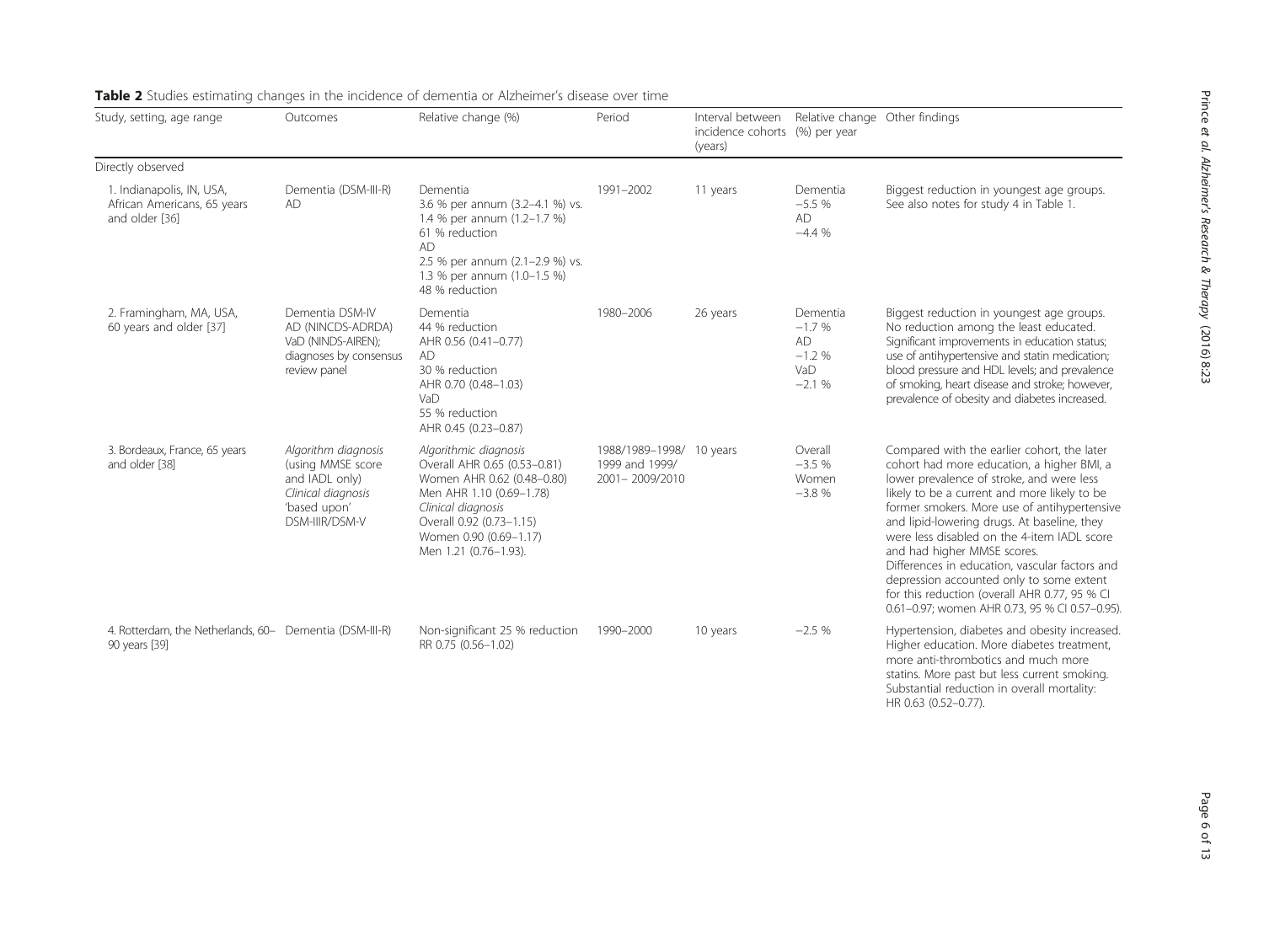| 5. Germany, insurance claims<br>data, 65 years and older [40]                                                                       | Dementia (ICD-10), or<br>using cholinesterase<br>inhibitors or memantine Women 0.91 (0.87-0.95) | 9 % reduction<br>Men 0.91 (0.85-0.97)                                                                                                                         | 2004-2007/<br>2007-2010 | 3 years  | $-3.0%$      | This study used claims data of the largest<br>public health insurance company in Germany.<br>The data contained complete inpatient and<br>outpatient diagnoses according to ICD-10<br>codes. For the analysis of incidence, two<br>independent age-stratified samples were<br>taken, the first comprising 139,617 persons<br>in 2004 with follow-up until 2007, the<br>second with 134,653 persons in 2007 with<br>follow-up until 2010. Secular trends in<br>clinical diagnosis or help-seeking cannot<br>be excluded. |
|-------------------------------------------------------------------------------------------------------------------------------------|-------------------------------------------------------------------------------------------------|---------------------------------------------------------------------------------------------------------------------------------------------------------------|-------------------------|----------|--------------|-------------------------------------------------------------------------------------------------------------------------------------------------------------------------------------------------------------------------------------------------------------------------------------------------------------------------------------------------------------------------------------------------------------------------------------------------------------------------------------------------------------------------|
| 6. Ontario, Canada; health<br>insurance plan, hospital<br>discharge and ambulatory<br>care register; age range not<br>reported [41] | Dementia diagnosis<br>(ICD-9 or ICD-10) or<br>cholinesterase inhibitor<br>prescription          | 7.4 % reduction; statistical<br>significance of trend not<br>reported                                                                                         | 2002-2013               | 12 years | $-0.6%$      | This study used claims data of the single<br>state-provided insurance plan and<br>comprehensive hospital admission,<br>ambulatory care and drug prescription<br>databases. Annual incidence rates, age- and<br>sex-standardised, are reported for each year<br>between 2002 and 2013. The trend is not<br>linear, and statistical significance is not<br>reported. Secular trends in clinical diagnosis<br>or help-seeking cannot be excluded.                                                                          |
| 7. Chicago, IL, USA [31]                                                                                                            | AD                                                                                              | Stable<br>OR 0.97 (0.90-1.04)                                                                                                                                 | 1997-2008               | 11 years | No trend     |                                                                                                                                                                                                                                                                                                                                                                                                                                                                                                                         |
| 8. Ibadan, Nigeria [52]                                                                                                             | Dementia (DSM-III-R)<br><b>AD</b>                                                               | Stable<br>Dementia<br>1.7 % per annum (1.4-2.0 %) vs.<br>1.4 % per annum (1.1-1.6 %)<br><b>AD</b><br>1.5 % per annum (1.2-1.8 %) vs.<br>$1.0 \% (0.7 - 1.2%)$ | 1991-2002               | 11 years | No trend     |                                                                                                                                                                                                                                                                                                                                                                                                                                                                                                                         |
| Inferred                                                                                                                            |                                                                                                 |                                                                                                                                                               |                         |          |              |                                                                                                                                                                                                                                                                                                                                                                                                                                                                                                                         |
| 9. Stockholm, Sweden,<br>75 years and older [29]                                                                                    | Dementia (DSM-III-R)                                                                            | Reduced incidence inferred<br>from stable prevalence but<br>increased survival with dementia                                                                  | 1988-2002               | 14 years | Not reported | See also notes for Table 1, study 5.                                                                                                                                                                                                                                                                                                                                                                                                                                                                                    |

Table 2 Studies estimating changes in the incidence of dementia or Alzheimer's disease over time (Continued)

AD Alzheimer's disease, AHR adjusted hazard ratio, BMI body mass index, DSM Diagnostic and Statistical Manual of Mental Disorders, HDL high-density lipoprotein, IADL instrumental activities of daily living, ICD International Classification of Diseases, MMSE Mini Mental State Examination, NINCDS-ADRDA National Institute of Neurological and Communicative Disorders and Stroke and the Alzheimer's Disease and Related Disorders Association, NINDS-AIREN National Institute of Neurological Disorders and Stroke and Association Internationale pour la Recherche et l'Enseignement en Neurosciences, RR relative risk, VaD vascular dementia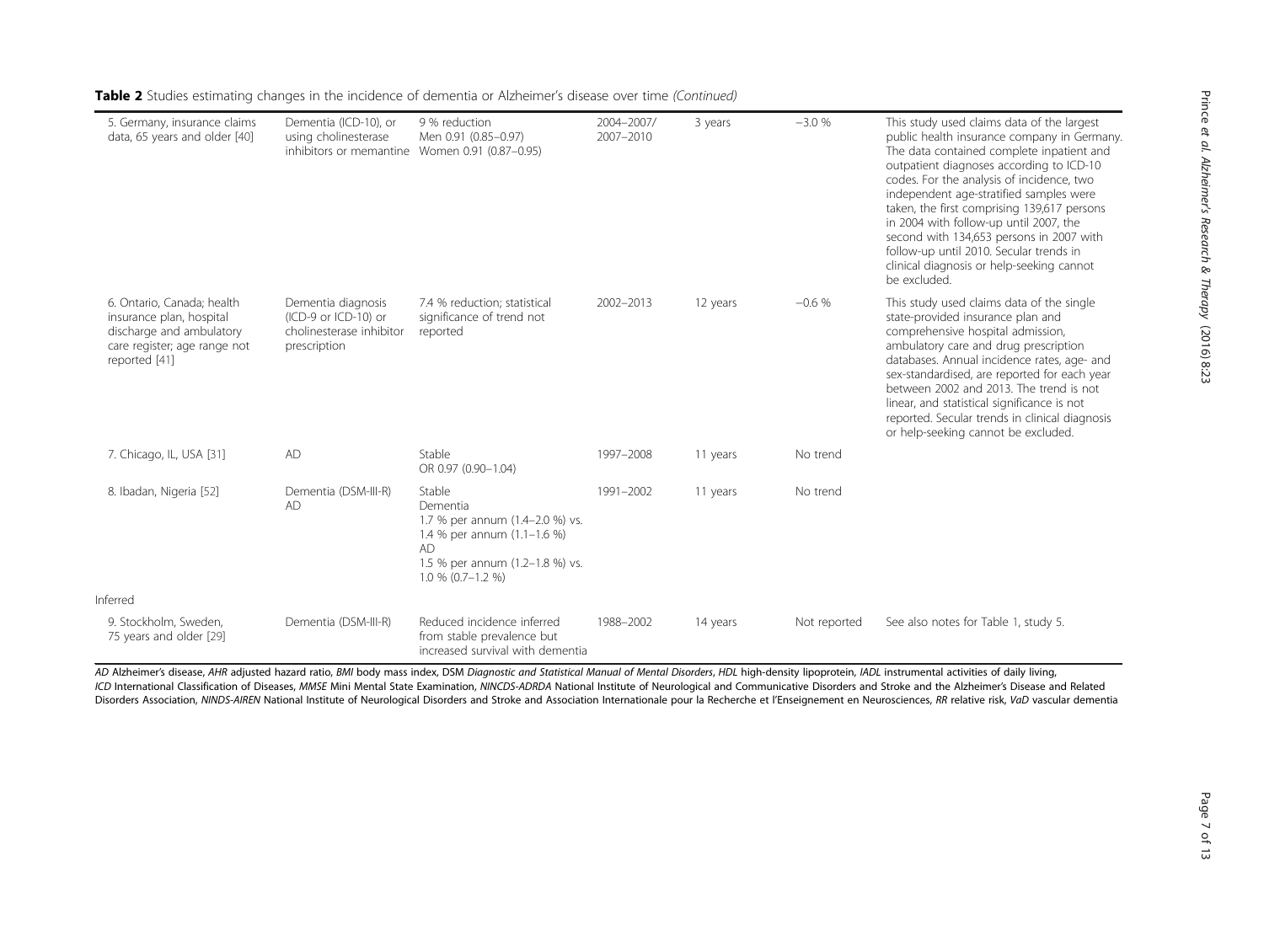[[31](#page-12-0)], and Ibadan, Nigeria [\[36](#page-12-0)], indicated a stable incidence of dementia over 11-year periods. One further study, in which researchers reported a stable incidence of dementia in Beijing, China, was excluded from the review because it used slightly different diagnostic criteria at the two time points [\[42\]](#page-12-0).

#### Dementia mortality

In only four of the studies did the researchers take the opportunity to study or report changes in mortality and/ or survival among people with dementia, or the ratio of mortality rates between those with and without dementia (Table [3\)](#page-8-0). In the Rotterdam study [[39\]](#page-12-0), overall mortality had declined by 37 % in the 10 years between the two cohorts, but this was not reported with stratification by dementia status. In the HRS in the United States, as well as in the Stockholm study [\[29](#page-11-0)], the mortality ratio for dementia remained relatively stable over time, suggesting that, under the assumption that mortality rates were falling among those without dementia, there would have been similar rates of decline for those living with dementia. This was clearly demonstrated in the Stockholm study, where an absolute decline in mortality rates of 30 % over 14 years was seen for those with and without dementia, for both sexes [\[29\]](#page-11-0). The relationship between trends in prevalence, incidence and mortality remain unclear, partly because in most of the eligible studies only some of these parameters were directly observed. Only in the German insurance claims data were changes in prevalence, incidence and mortality reported, but these are mutually inconsistent, perhaps because different samples and time periods were used for the prevalence [\[32](#page-12-0)] and incidence and/or mortality trend analyses [[40](#page-12-0)]. In marked contrast to other studies, a precipitous increase in mortality rates among people with dementia, particularly women, was noted over a short time interval [[40](#page-12-0)]. In Stockholm (where prevalence and mortality were observed) [[29\]](#page-11-0), and in Indianapolis, IN, USA (where prevalence and incidence were observed) [\[31](#page-12-0), [36\]](#page-12-0), findings are consistent with declining incidence but stable prevalence, accounted for by increasing duration of dementia (declining dementia mortality).

### Secular trends within regions estimated from meta-analyses of individual studies

Another approach to estimating secular trends involves combining evidence from all studies conducted within a particular country or region, using a meta-analytical approach and meta-regression to estimate the effect of time of study upon prevalence. This approach was used in the 2009 ADI World Alzheimer Report to estimate secular trends in dementia prevalence in Europe [\[1](#page-11-0)]. One problem with such exercises is that, in contrast to the studies previously reviewed, which hold such factors constant, there is

inevitably considerable heterogeneity in the nature of the population studied and the methods used for the surveys, which may in turn affect the prevalence recorded. It is therefore important, to the extent possible, to control for such effects in the meta-regression. In the European meta-analyses, there was no evidence for a trend in prevalence between 1980 and 2008 [[4](#page-11-0)], and this held true when the evidence base was updated to include studies conducted through 2015 for the 2015 World Alzheimer Report [[3](#page-11-0)].

East Asia is the one other world region with sufficiently numerous prevalence studies to permit meta-regression and estimation of secular trends in dementia prevalence. A study of secular trends in Japan (part of the adjacent Asia Pacific high-income region) reported a tendency towards increasing prevalence, but this was based on only eight data points, including the four waves of the Hisayama study [[34](#page-12-0)], and did not control for study methodology [\[43\]](#page-12-0). A systematic review and meta-analysis of 11 population-based prevalence studies conducted in South Korea since 1990 identified a trend towards a decrease in the prevalence of dementia until 2000–2005, with a subsequent increase, but with no statistically significant temporal variation, having adjusted for sample composition and study methodological quality [[44](#page-12-0)]. The East Asia evidence base and the population of older people at risk is dominated by China, the focus of one recent meta-analysis [[45](#page-12-0)], while a second metaanalysis also included studies conducted in Hong Kong and Taiwan [\[46](#page-12-0)]. Estimates taken from the China meta-analysis suggested a 46 % relative increase in age-standardised prevalence from 1990 to 2010 (+2.3 % per year), while in the wider review the increase was 171 % from studies conducted in the pre-1990 period to 2005–2012 (a prevalence of 2.1 % pre-1990, 3.4 % for 1990–1994, 3.9 % for 1995– 1999, 4.4 % for 2000–2004 and 5.7 % for 2005–2012). However, in that study, the secular trend was considerably reduced, to 72 %, and was no longer statistically significant, having controlled for study methodology (1.8 % pre-1990, 2.5 % for 1990–1994, 2.1 % for 1995– 1999, 2.4 % for 2000–2004 and 3.1 % for 2005–2012).

The most important potential confounder appeared to be the choice of dementia diagnostic criteria. Older studies tended to use criteria from the Diagnostic and Statistical Manual of Mental Disorders, Third Edition (DSM-III), the DSM-III-R, or the International Classification of Diseases, Tenth Revision, which then tended to record a lower prevalence of dementia than those more recent studies that used DSM-IV dementia, 10/66 dementia criteria or Geriatric Mental State Examination (GMS)-Automated Geriatric Examination for Computer Assisted Taxonomy (AGECAT) criteria. For the purposes of estimating current dementia prevalence, whether the higher estimates for the most recent period are explained by real underlying secular trends or the use of more up-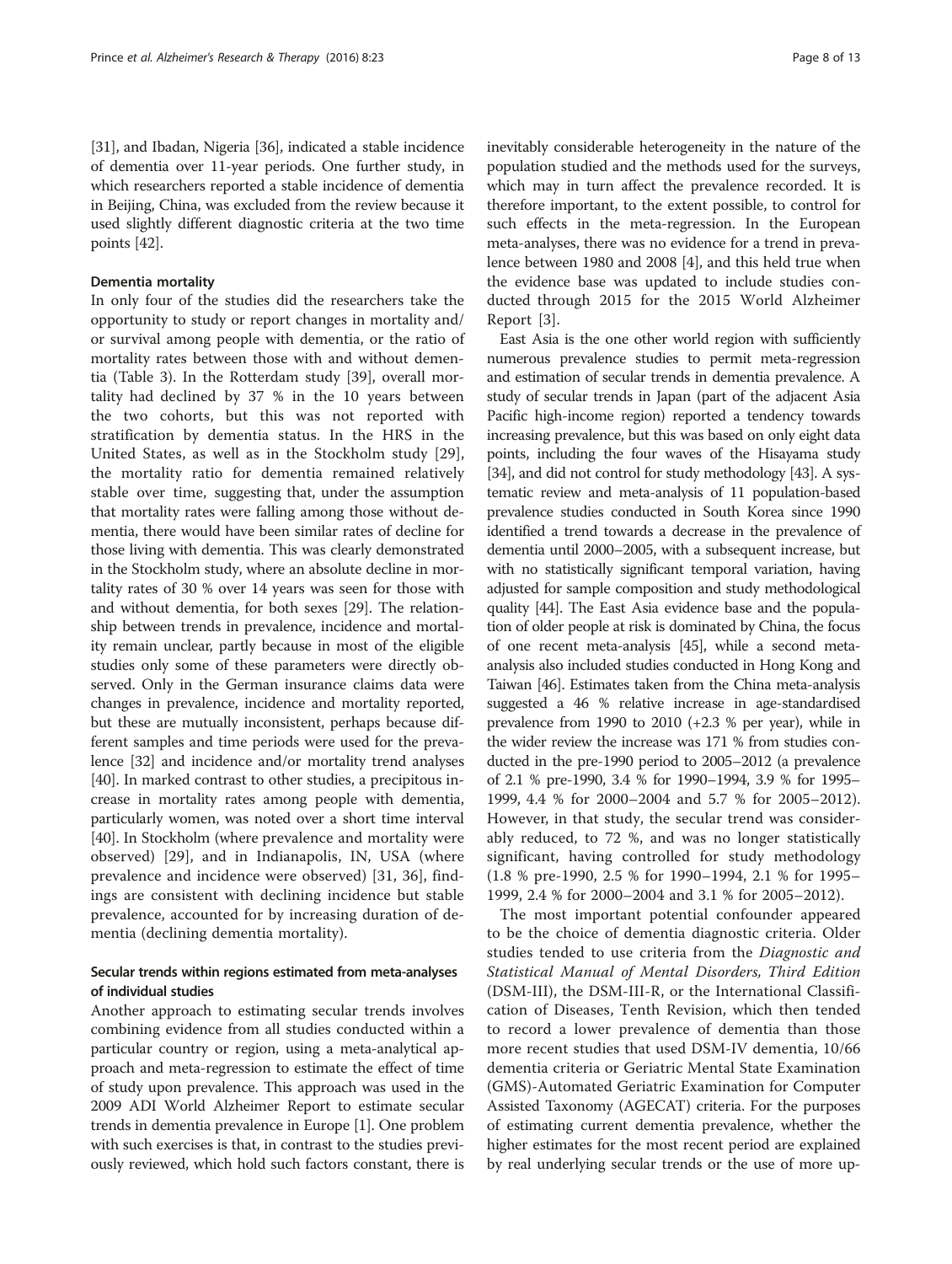| Study, setting, age range                                                      | Outcomes                                     | Change in mortality and/or mortality hazard<br>ratio                                                                                                             | Period    | Interval<br>(years) | Other findings/notes                                                                                                                                                                                                                                                                                                        |  |
|--------------------------------------------------------------------------------|----------------------------------------------|------------------------------------------------------------------------------------------------------------------------------------------------------------------|-----------|---------------------|-----------------------------------------------------------------------------------------------------------------------------------------------------------------------------------------------------------------------------------------------------------------------------------------------------------------------------|--|
| Directly observed                                                              |                                              |                                                                                                                                                                  |           |                     |                                                                                                                                                                                                                                                                                                                             |  |
| 1. United States, HRS [21]                                                     | Mortality hazard ratio                       | Non-significant increase, from HR 2.53 to 3.11, 1993-2002 9 years<br>$p = 0.09$                                                                                  |           |                     | No report of absolute mortality rates, stratified or unstratified.<br>However, given a presumed decline in overall mortality, it<br>seems likely that mortality also declined among people with<br>dementia, but to a slightly lesser extent                                                                                |  |
| 2. Stockholm, Sweden [29]                                                      | Mortality hazard ratio                       | Stable HR: 2.42 (2.03-2.87) vs. 2.47 (2.03-3.00)                                                                                                                 | 1988-2002 | 14 years            | Secular trend similar (30 % reduction in mortality) to that for                                                                                                                                                                                                                                                             |  |
|                                                                                | Mortality rate among people<br>with dementia | 29 % reduction in mortality (HR 0.71, 95 % CI<br>0.57-0.88) adjusted for age, sex, education<br>and MMSE score                                                   |           |                     | those with no dementia, and for both sexes                                                                                                                                                                                                                                                                                  |  |
| 3. Germany, insurance claims<br>data, 65 years and older [32]                  | Mortality rate among people<br>with dementia | 20 % increase in mortality among women<br>with dementia ( $p < 0.0001$ )<br>Non-significant 11 % increase in mortality<br>among men with dementia ( $p = 0.75$ ) | 2004-2007 | 3 years             | Mortality among women without dementia remained<br>constant over the two cohorts, while there was a<br>non-significant 4 % decline in mortality rates among<br>men without dementia. These findings would suggest<br>an increase in the mortality hazard ratio associated<br>with dementia, greater for women than for men. |  |
| Inferred                                                                       |                                              |                                                                                                                                                                  |           |                     |                                                                                                                                                                                                                                                                                                                             |  |
| 4. Indianapolis, IN, USA, African<br>Americans, 65 years and older<br>[31, 36] | Dementia duration                            | Increase in survival with dementia can be<br>inferred from stable prevalence of dementia<br>[31], but 55 % fall in incidence [36]                                | 1991-2002 | 11 years            | Extrapolation from reported prevalence and incidence<br>rates at the two time points suggests that survival time<br>with dementia is 2.4 times longer for the second cohort.                                                                                                                                                |  |

# <span id="page-8-0"></span>Table 3 Changes in mortality among people with dementia

MMSE Mini Mental State Examination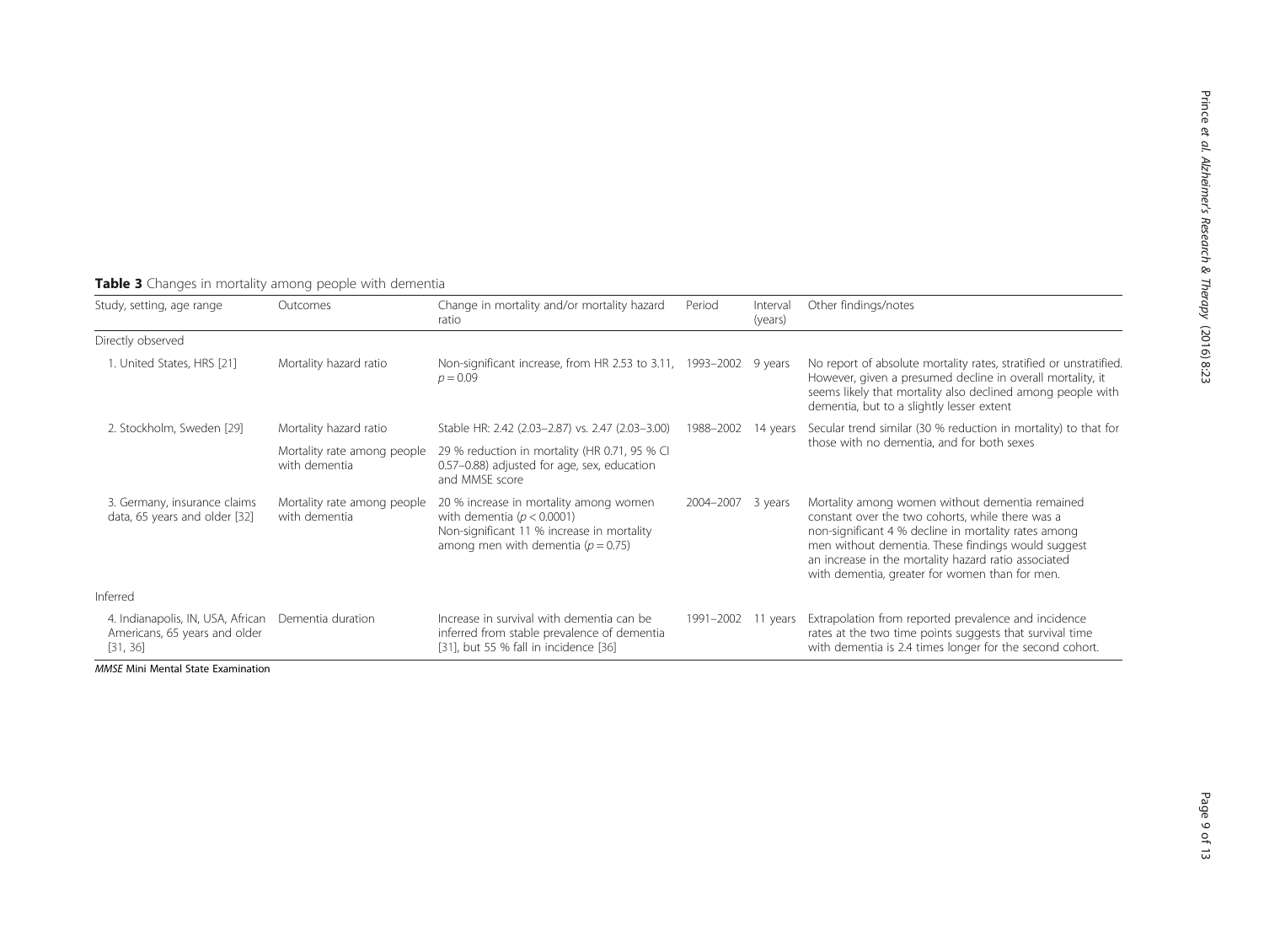to-date and valid diagnostic criteria, or both, is immaterial. However, for the purposes of forecasting future trends in prevalence and numbers in the region, the distinction is clearly crucially important [\[47](#page-12-0)]. As previously indicated, there is evidence that cardiovascular health is deteriorating among older people in China [\[11](#page-11-0)], a trend also evident in other middle-income countries [\[9](#page-11-0)]. The prevalence of smoking among adult men in China is among the highest in the world, and an epidemic among younger women is well underway [\[48\]](#page-12-0). Rapid dietary transition is leading to an epidemic of obesity and cardiometabolic disease [[49](#page-12-0)]. A recent modelling exercise assessed the likely impact of recent increases in obesity among middle-aged Chinese on dementia prevalence, assuming a causal link with dementia. The authors of that study concluded that future dementia prevalence in China may have been underestimated by up to 19 %, given the additional impact of epidemiologic transition [[50](#page-12-0)]. The relative contributions of changes in diagnostic criteria, as well as changes in risk factor exposure, both associated with the time that the study was conducted, are uncertain and cannot be resolved with currently available data.

#### **Discussion**

We have updated our recent work on the global burden of dementia and reviewed the entirety of the current global evidence on trends in the prevalence, incidence, and survival with or mortality due to dementia, using data from studies in which investigators had monitored these indicators over time in defined populations with fixed survey and dementia ascertainment methodologies. We also reviewed regional meta-analyses in which researchers had sought to estimate regional trends in prevalence across studies, conducted in various sites and using diverse methods. The present review is the most comprehensive such study to date.

There is no clear evidence from this review to justify a departure from the current position of assuming constant age-specific dementia prevalence when making projections of the numbers likely to be affected in the future [[3](#page-11-0)]. The evidence for a declining trend in the incidence of dementia, at least in high-income countries, is somewhat more consistent, although still patchy, and as yet thinly evidenced. Although the evidence on changes in survival in those with dementia is extremely limited, it is plausible that the effects of a reduced incidence upon prevalence are likely to be offset by a longer survival of those living with dementia.

#### Potential for prevention

The future course of the global dementia epidemic through to 2050 is likely to depend, at least to some extent, upon the success or otherwise of continuing efforts to improve public health [\[7](#page-11-0), [25](#page-11-0)]. Those who will be old in 2050 were born around the 1970s and have already received their basic education. They are now in their fourth and fifth decades of life, a crucial 'sensitive period' in which evidence suggests that efforts to prevent, detect and control obesity, hypertension, diabetes and dyslipidaemia are likely to have maximum positive impact upon brain health and dementia risk in later life [[7, 25](#page-11-0)]. Such public health strategies, alongside secular improvements in education, are plausibly likely to result in a progressive decline in age-specific incidence of dementia in high-income countries, the magnitude of which is currently uncertain.

#### The important impact of survival with dementia

Whether declining incidence is accompanied by a decline in the age-specific prevalence of dementia will depend upon any coincident changes in survival and/or mortality patterns of people living with dementia, which are difficult to predict on the basis of current data. If the onset of dementia occurs close to the end of the natural lifespan, fewer years may be lived with dementia. Two studies suggest that decline in incidence may be greater in younger age groups, suggesting that the incidence of dementia may be being deferred into older age [[51](#page-12-0), [52\]](#page-12-0). This may be consistent with the observation of an increasing prevalence of dementia among the oldest old in one Swedish study [\[33\]](#page-12-0), but it is inconsistent with the observation from the MRC CFAS study of greater reductions of dementia prevalence among older age groups [\[27\]](#page-11-0). Since most of the public health interventions that have been proposed to reduce the incidence of dementia (for example, tobacco control, and prevention and treatment of hypertension) also have benefits in reducing incidence and mortality due to other chronic diseases, one should expect that reductions in prevalence arising from reduced incidence of dementia may be offset, at least to some extent, by reduced mortality and longer survival with dementia [[53](#page-12-0)]. Most of the more plausible scenarios are more consistent with either a stable or a modestly increasing disease prevalence [\[53, 54](#page-12-0)]. Of concern, current evidence of adverse trends in cardiovascular risk factors and morbidity in lowand middle-income countries are consistent with a future increase in age-specific incidence and prevalence of dementia in those regions.

Other factors, such as improvements in standards of health and social care for people with dementia as well as provision or withholding of life-prolonging critical interventions, might also be expected to have an influence on mortality rates among people living with dementia. In well-resourced, advanced healthcare settings, there is growing awareness that critical interventions should not be withheld simply because someone has dementia when these would improve quality of life. At the same time, in the context of end-of-life care, the focus should be on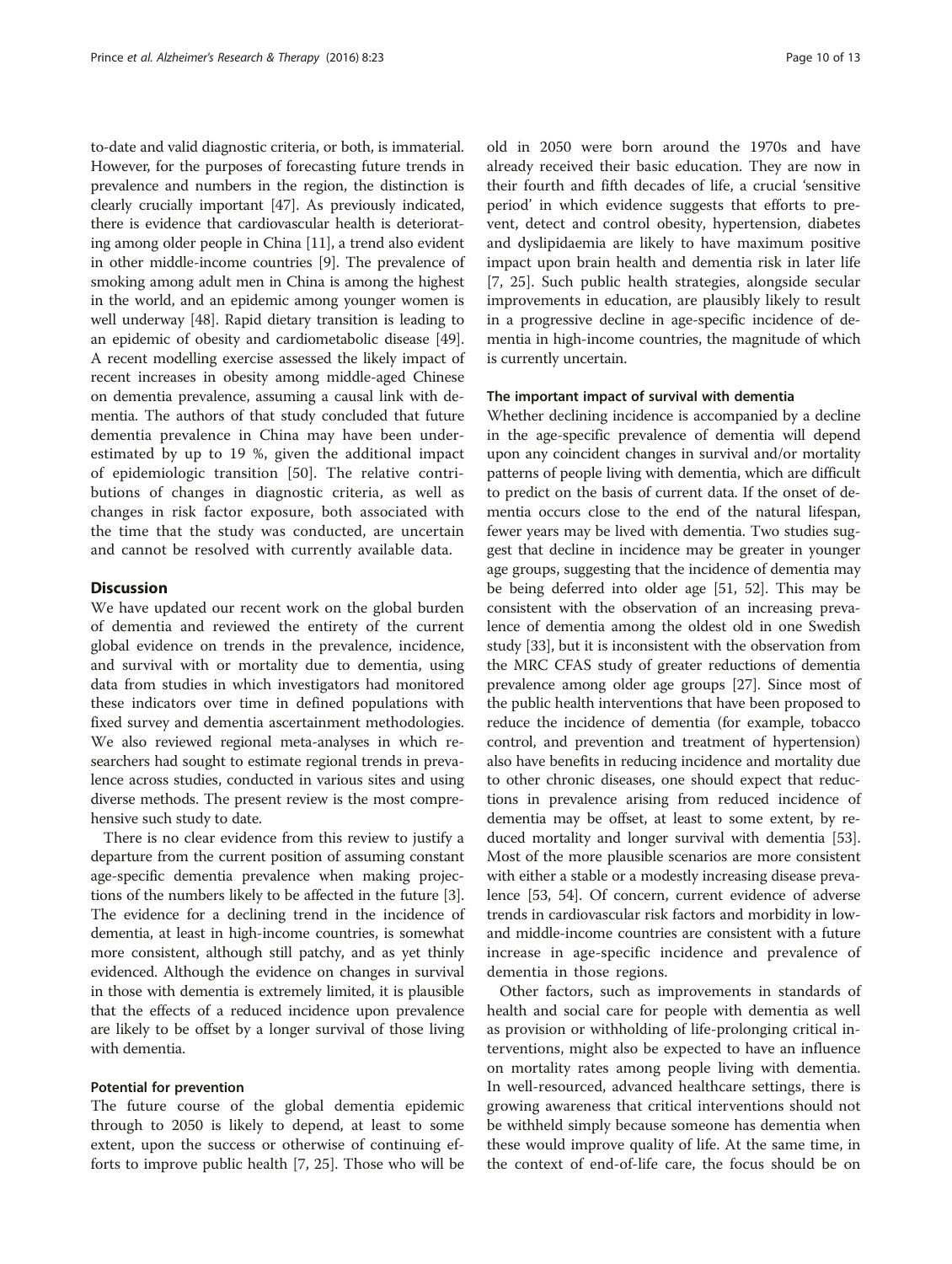palliation to improve quality of life, and interventions that merely prolong life with risk of harm to the patient should be withheld [\[55\]](#page-12-0). In low- and middle-income countries, there is evidence that people with dementia currently have particular problems in accessing healthcare that might benefit their health and survival [[56\]](#page-12-0).

#### Implications for future research

Studies that use fixed methodology to estimate changes in dementia prevalence, incidence and mortality over time, in defined populations, are uniquely valuable assets. It is important that more such studies be commissioned. The most valuable will be those that track all three parameters over time, which none of the studies reviewed in this paper did. Surveys with nationally representative samples will have the greatest generalisability and the greatest potential to both inform and track the impact of national policies. Where trends are observed, it will be important to relate these to compositional changes in the population, particularly to changes in levels of exposure to critical risk factors. However, in very few studies have researchers made a comprehensive assessment of such compositional factors and their changes over time, and in only three studies did investigators attempt to attribute changes in dementia frequency to changes in risk factor exposure [[21,](#page-11-0) [37](#page-12-0), [38\]](#page-12-0). It is clearly important that such studies do, as far as possible, hold methodology constant. Several of those reviewed here did make small changes between waves, the effect of which upon the observed trends cannot be determined with complete confidence [[27](#page-11-0), [31](#page-12-0)]. Diagnostic criteria change over time, but these too must be held constant to make meaningful comparisons, a problem that can be surmounted by using the updated criteria alongside the original criteria, where feasible and appropriate. A more intractable problem is the probable changes in clinician training, practice and opinions regarding the operationalisation of diagnostic criteria [[38](#page-12-0), [47\]](#page-12-0). This may also be countered through the application of structured assessments and diagnostic algorithms, such as the AGECAT computerised algorithm linked to the Geriatric Mental State [\[57\]](#page-12-0), as employed in the MRC CFAS studies [[27](#page-11-0)], or the 10/66 Dementia Research Group's cross-culturally validated diagnostic algorithm [\[58, 59\]](#page-12-0). Finally, the potential for selection bias due to declining participation rates and increasing attrition rates in cohort studies needs to be carefully considered [[27](#page-11-0)].

In previous modelling exercises, researchers have sought to predict what might happen to the future prevalence of dementia, given our best estimates of risk associations and possible changes in those risk factor profiles over time [\[8](#page-11-0), [50\]](#page-12-0). In the light of the present review, these estimations appear overoptimistic. An alternative approach is to observe and correlate actual changes in risk factor profiles and dementia incidence over time.

This is a well-established modelling approach in the cardiovascular disease field and has contributed greatly to understanding of the potential for prevention, and the attribution of changes in disease incidence to specific factors, to further guide prevention strategies [[60](#page-12-0)–[62\]](#page-12-0). Of note, the three studies in this review in which investigators attempted to do this indicate that changes in education and cardiovascular risk account for only a modest proportion of observed reduction in prevalence or incidence [\[21](#page-11-0), [37](#page-12-0), [38\]](#page-12-0). The interesting implication would be that other unanticipated, unmeasured and uncontrolled secular changes in population characteristics may have had an important impact. Similar studies should be carried out in the future to monitor the impact of prevention programs on the future scale of the dementia epidemic.

#### Conclusions

The best available evidence suggests that the age-specific prevalence of dementia is unlikely to change significantly in coming years, even if the incidence of dementia falls in response to secular improvements in public health in highincome countries. This conclusion remains provisional, given the limited data available on secular trends and the heterogeneity in study findings. Prudent policymakers should exercise due caution, being swayed neither by individual studies nor by Pollyannaish statements, such as expressed in a recent Lancet editorial [[63](#page-12-0)]:

The projections of the ADI report for 2050 are alarming, but it is important to bear in mind that they are just that – projections.... The opportunity is here to ensure that the grim outlook for dementia in 2050, especially in low-income and middle-income countries, becomes nothing more than a work of fiction.

Future projections [\[3](#page-11-0)] may actually turn out to be conservative, particularly for low- and middle-income countries, should effective public health action not be taken. Under currently foreseeable scenarios, they should be considered as constituting the mid range of expectations. More research into national and regional trends in disease frequency, linked to changes in exposure levels to known risk factors, is urgently required.

#### Abbreviations

AD: Alzheimer's disease; ADI: Alzheimer's Disease International; AGECAT: Automated Geriatric Examination for Computer Assisted Taxonomy; AHR: adjusted hazard ratio; AOR: adjusted odds ratio; BMI: body mass index; DSM: Diagnostic and Statistical Manual of Mental Disorders; GMS: Geriatric Mental State Examination; HDL: high-density lipoprotein; HRS: Health and Retirement Study; IADL: instrumental activities of daily living; ICD: International Classification of Diseases; MMSE: Mini Mental State Examination; MRC CFAS: Medical Research Council Cognitive function and Ageing Study; NINCDS-ADRDA: National Institute of Neurological and Communicative Disorders and Stroke and the Alzheimer's Disease and Related Disorders Association; NINDS/AIREN: National Institute of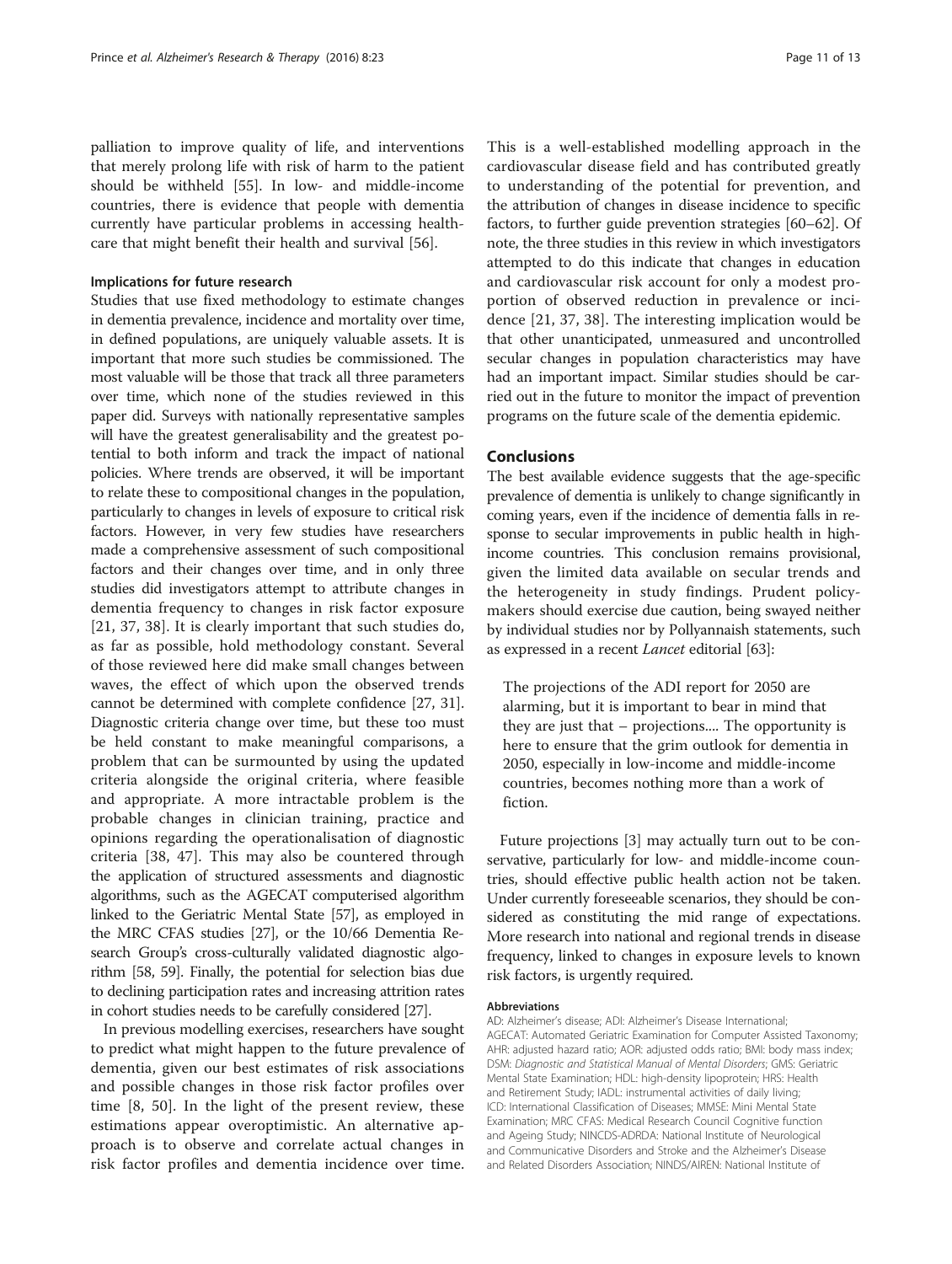<span id="page-11-0"></span>Neurological Disorders and Stroke and Association Internationale pour la Recherche et l'Enseignement en Neurosciences; RR: relative risk; VaD: vascular dementia.

#### Acknowledgments

AMP was supported by Medical Research Council grant MR/K021907/1. MP receives salary support from the National Institute for Health Research Mental Health Biomedical Research Centre at South London and Maudsley NHS Foundation Trust and King's College London. An earlier version of this work was published as Chapter 4 in the Alzheimer's Disease International World Alzheimer Report 2015: The Global Impact of Dementia: An Analysis of Prevalence, Incidence, Cost and Trends [3].

#### Funding

The Global Observatory for Ageing and Dementia Care is supported by a block grant from Alzheimer's Disease International to King's College London for their work on the World Alzheimer Reports and related activities. The 2015 World Alzheimer Report was supported by a grant from Bupa to Alzheimer's Disease International. The sponsors of the study had no role in study design, data collection, data analysis, data interpretation or writing of the manuscript.

#### Availability of supporting data

All data used and summarised for this review are available in the referenced published original papers.

#### Authors' contributions

All of the authors worked collectively to develop the protocols and methods described in this paper. GCA, MG, YTW and AMP carried out the initial systematic reviews, supplemented by MP. MP conducted the analyses and drafted the manuscript. All authors reviewed the manuscript and provided further contributions and suggestions. All authors had full access to all of the data in the study, and all authors read and approved the final manuscript. All authors and the corresponding author had final responsibility for the decision to submit the manuscript for publication.

#### Competing interests

The authors declare that they have no competing interests.

#### Consent for publication

Not applicable.

#### Ethical approval and consent to participate

Not applicable. In this review, we relied upon aggregated previously published data only.

#### Author details

<sup>1</sup>The Global Observatory for Ageing and Dementia Care, Health Service & Population Research Department, Institute of Psychiatry, Psychology and Neuroscience, King's College London, PO 36, David Goldberg Centre, De Crespigny Park, London SE5 8AF, UK. <sup>2</sup>Department of Public Health and Primary Care, School of Clinical Medicine, University of Cambridge, Cambridge, UK. <sup>3</sup>Department of Psychiatry, University of Geneva, Geneva, Switzerland. <sup>4</sup>Cambridge Institute of Public Health, University of Cambridge, Cambridge, UK.

#### Received: 24 March 2016 Accepted: 20 April 2016 Published online: 30 July 2016

#### References

- 1. Prince MJ, Jackson J, editors. World Alzheimer Report 2009. London: Alzheimer's Disease International; 2009.
- 2. Alzheimer's Disease International. Policy brief for G8 heads of government: the global impact of dementia 2013–2050. London: Alzheimer's Disease International; 2013.
- Prince M, Wimo AGM, Ali GC, Wu YT, Prina M. World Alzheimer Report 2015: the global impact of dementia: an analysis of prevalence, incidence, cost and trends. London: Alzheimer's Disease International; 2015.
- 4. Prince M, Bryce R, Albanese E, Wimo A, Ribeiro W, Ferri CP. The global prevalence of dementia: a systematic review and metaanalysis. Alzheimers Dement. 2013;9:63–75.
- 5. Ferri CP, Prince M, Brayne C, Brodaty H, Fratiglioni L, Ganguli M, et al. Global prevalence of dementia: a Delphi consensus study. Lancet. 2005;366:2112–7.
- 6. Langa KM. Is the risk of Alzheimer's disease and dementia declining? Alzheimers Res Ther. 2015;7:34.
- 7. Prince M, Albanese E, Guerchet M, Prina M. World Alzheimer Report 2014: dementia and risk reduction. an analysis of protective and modifiable risk factors. London: Alzheimer Disease International; 2014.
- 8. Norton S, Matthews FE, Barnes DE, Yaffe K, Brayne C. Potential for primary prevention of Alzheimer's disease: an analysis of population-based data. Lancet Neurol. 2014;13:788–94.
- 9. Prince MJ, Wu F, Guo Y, Gutierrez Robledo LM, O'Donnell M, Sullivan R, et al. The burden of disease in older people and implications for health policy and practice. Lancet. 2015;385:549–62.
- 10. Feigin VL, Lawes CM, Bennett DA, Barker-Collo SL, Parag V. Worldwide stroke incidence and early case fatality reported in 56 population-based studies: a systematic review. Lancet Neurol. 2009;8:355–69.
- 11. Critchley J, Liu J, Zhao D, Wei W, Capewell S. Explaining the increase in coronary heart disease mortality in Beijing between 1984 and 1999. Circulation. 2004;110:1236–44.
- 12. Gupta R, Joshi P, Mohan V, Reddy KS, Yusuf S. Epidemiology and causation of coronary heart disease and stroke in India. Heart. 2008;94:16–26.
- 13. Gaziano TA, Bitton A, Anand S, Brahams-Gessel S, Murphy A. Growing epidemic of coronary heart disease in low- and middle-income countries. Curr Probl Cardiol. 2010;35:72–115.
- 14. Anand SS, Yusuf S. Stemming the global tsunami of cardiovascular disease. Lancet. 2011;377:529–32.
- 15. Mackenbach JP, Karanikolos M, Looman CW. The rise of mortality from mental and neurological diseases in Europe, 1979–2009: observational study. BMC Public Health. 2014;14:840. doi:[10.1186/1471-2458-14-840](http://dx.doi.org/10.1186/1471-2458-14-840).
- 16. Howse K, Harper S. Review of longevity trends in the United Kingdom to 2025 and beyond. J Popul Ageing. 2008;1:225–40.
- 17. Prince M, Acosta D, Ferri CP, Guerra M, Huang Y, Rodriguez JJ, et al. Dementia incidence and mortality in middle-income countries, and associations with indicators of cognitive reserve: a 10/66 Dementia Research Group population-based cohort study. Lancet. 2012;380:50–8.
- 18. Perkins AJ, Hui SL, Ogunniyi A, Gureje O, Baiyewu O, Unverzagt FW, et al. Risk of mortality for dementia in a developing country: the Yoruba in Nigeria. Int J Geriatr Psychiatry. 2002;17:566–73.
- 19. Nitrini R, Caramelli P, Herrera Jr E, de Castro I, Bahia VS, Anghinah R, et al. Mortality from dementia in a community-dwelling Brazilian population. Int J Geriatr Psychiatry. 2005;20:247–53.
- 20. Dewey ME, Saz P. Dementia, cognitive impairment and mortality in persons aged 65 and over living in the community: a systematic review of the literature. Int J Geriatr Psychiatry. 2001;16:751–61.
- 21. Langa KM, Larson EB, Karlawish JH, Cutler DM, Kabeto MU, Kim SY, et al. Trends in the prevalence and mortality of cognitive impairment in the United States: is there evidence of a compression of cognitive morbidity? Alzheimers Dement. 2008;4:134–44.
- 22. Kokmen E, Chandra V, Schoenberg BS. Trends in incidence of dementing illness in Rochester, Minnesota, in three quinquennial periods, 1960–1974. Neurology. 1988;38:975–80.
- 23. Rorsman B, Hagnell O, Lanke J. Prevalence and incidence of senile and multiinfarct dementia in the Lundby Study: a comparison between the time periods 1947–1957 and 1957–1972. Neuropsychobiology. 1986;15:122–9.
- 24. Barnes DE, Yaffe K. The projected effect of risk factor reduction on Alzheimer's disease prevalence. Lancet Neurol. 2011;10:819–28.
- 25. Lincoln P, Fenton K, Alessi C, Prince M, Brayne C, Wortmann M, et al. The Blackfriars Consensus on brain health and dementia. Lancet. 2014;383:1805–6.
- 26. World Health Organization. Dementia: a public health priority. Geneva: World Health Organization; 2012.
- 27. Matthews FE, Arthur A, Barnes LE, Bond J, Jagger C, Robinson L, et al. A two-decade comparison of prevalence of dementia in individuals aged 65 years and older from three geographical areas of England: results of the Cognitive Function and Ageing Study I and II. Lancet. 2013;382:1405–12.
- 28. Lobo A, Saz P, Marcos G, Dia JL, De-la-Camara C, Ventura T, et al. Prevalence of dementia in a southern European population in two different time periods: the ZARADEMP Project. Acta Psychiatr Scand. 2007;116:299–307.
- 29. Qiu C, von Strauss E, Backman L, Winblad B, Fratiglioni L. Twenty-year changes in dementia occurrence suggest decreasing incidence in central Stockholm, Sweden. Neurology. 2013;80:1888–94.